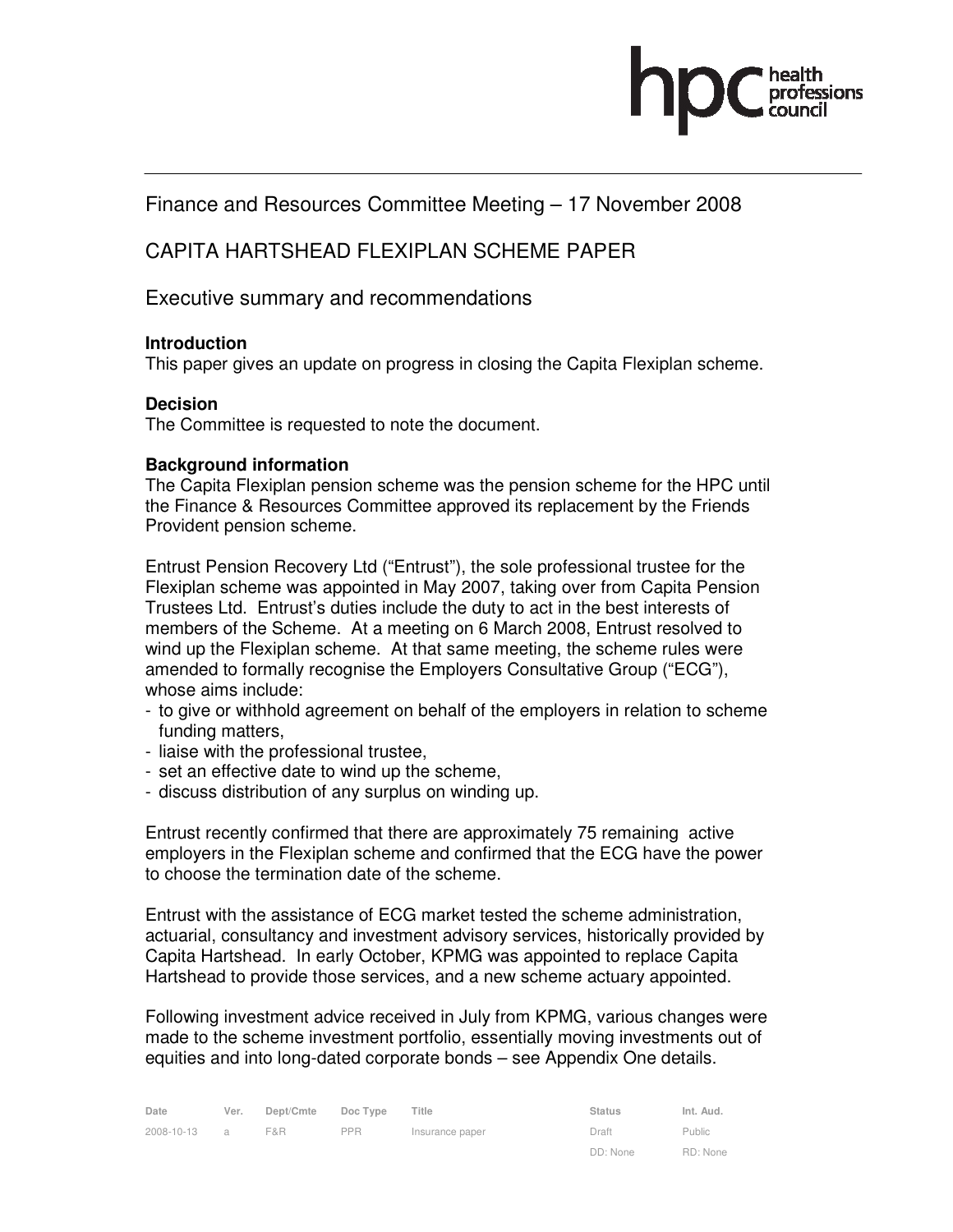KPMG are also liaising with various providers of pensions, such as insurance companies, in order that quotations of the costs of these benefits can be obtained and assessed. Entrust advised that KPMG are expecting quotes from up to 6 buy out providers and it hopes to receive advice including a recommendation on which provider to take on responsibility for payment of pensioner benefits, by early November 2008.

The ECG recently indicated that their estimate of the earliest time the scheme could be wound up is the end of March 2009, "but there are still uncertainties". The ECG advised that we could expect an update by the end of November. Entrust indicated more generally that "we would anticipate completing the major stages of the winding up the scheme within two years of the termination date, as suggested in Pensions Regulator guidance."

The HPC received a letter from Entrust back in early June, advising that they are in the process of obtaining an updated actuarial valuation of the Flexiplan scheme. The last actuarial valuation had an effective date of 31 March 2006, with a range of net valuations from -£2.9M to £15.8M, depending on assumptions used. This paper went to the Finance & Resources Committee to note in July 2007. At the time of writing, a more recent valuation is still a work in progress. Given the uncertainties, the HPC continues to pay a small monthly amount to keep notional members in the Flexiplan scheme.

What is the benefit to the HPC of keeping notional members in the scheme? Until there is a further actuarial valuation of the Flexiplan scheme, its financial status (in surplus or in deficit) is not known. Since the valuation may fluctuate with changes e.g. in actuarial assumptions, in pensions legislation and/or changes in investment value, it is considered prudent for the HPC to leave notional members in the scheme, to avoid potentially triggering a section 75 liability (should a fund deficit is determined). This liability could arise as the HPC employer's deemed share of any fund shortfall (pension fund liabilities exceeding fund assets).

Potentially, if the HPC cancelled its notional member contributions, a subsequent actuarial valuation may highlight a deficit, of which the HPC may be asked to pay our share of the deficit. However, if it took a further period to wind up the scheme, by then the scheme might be in surplus again, good news for any remaining employers in the scheme at that point.

Since we have no reliable information at present to suggest withdrawing notional members in the near future will give the best result for HPC, we continue to rely on Entrust & ECG to obtain an actuarial valuation and progress winding up the scheme.

Sacker and Partners recently commented on the above rationale: "I agree with your analysis that until such time as it is clear that there is no potential section 75 liability, the safest approach is to retain notional members in the Capita Scheme."

Finally, is it likely that the active employers in the scheme would receive a share of any residual scheme surplus, on wind up?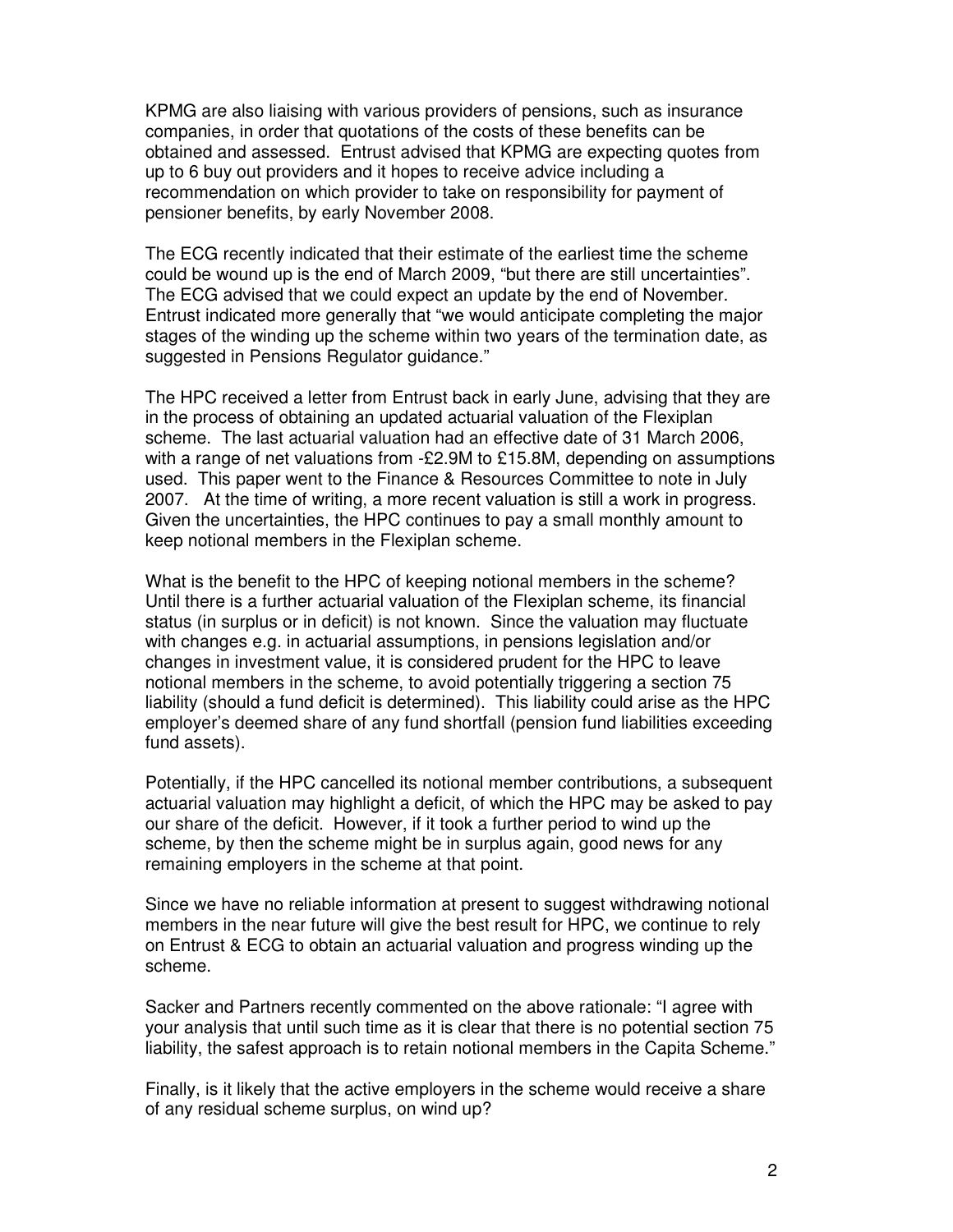Entrust advised recently that "all the indications are that there will not be sufficient funds in the scheme to return any funds to employers. Members who retied after 10 July 2006 are already receiving a substantially reduced pension. I anticipate therefore that any surplus on pensions capital which may be available, will be distributed amongst members to increase their benefits above the pensions capital level. Recent indications from the scheme actuary suggest that the level of surplus on pensions capital, if any, is likely to be only modest."

# **Resource implications**

Nil

# **Financial implications**

Employer contributions for 6 notional scheme members  $\omega$  £10 per head per month =  $£720$  per annum.

# **Appendices**

Appendix One – Flexiplan Statement of Investment Principles

**Date of paper**  5 November 2008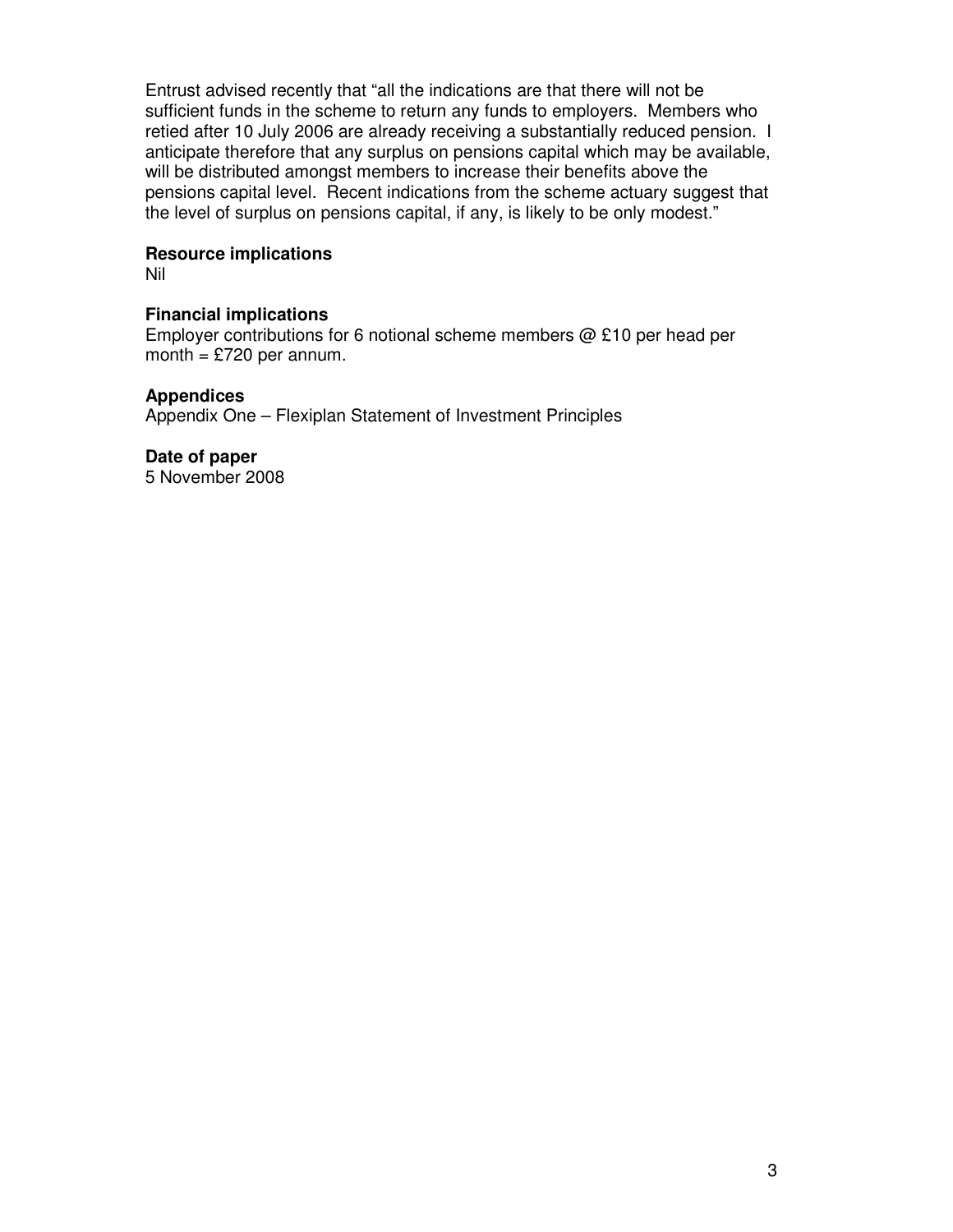# The Federated Flexiplan No1 **Statement of Investment Principles**

# **August 2008**

The Trustee of the Federated Flexiplan No1. ("the Plan"), complies with the relevant requirements of the Pensions Act 1995, the Pensions Act 2004 and the Occupational Pension Schemes (Investment) Regulations 2005 ("the SIP Requirements") as follows:

#### 1. Introduction

 $\mathcal{N}_{\mathcal{A}}$ 

 $\overline{(\ }$ 

 $\left($ in y  $\sim$   $\mu$ 

The Plan is likely to be wound up in late 2008 or early 2009. The Plan therefore has a short investment time horizon. This means that the Trustee is reluctant to hold substantial investments in riskier assets, such as equities, as there will only be a short time period for these investments to come good following any further downturn in equity markets.

Since June 2007 the Plan has gradually been switching out of equities and into bonds. Between June 2007 and June 2008 £33.1m of equities were sold off in six separate transactions. The Trustee has now decided to sell off the Plan's remaining equity exposure, and expects this to happen during August 2008.

The Plan will therefore be switching from a strategy of 26% equities and 74% bonds to a 100% bond based strategy during August 2008.

# 2. Decision making structure

The Trustee is responsible for setting the Plan's investment objectives, asset allocation and appointing the investment managers. The Trustee feels that it has the skills to perform this role and receives advice from its actuary and investment consultant (KPMG LLP) before making decisions.

The Trustee recognises that setting investment policy involves striking a balance between risk and potential future return. Risk must be considered in terms of the Plan's liabilities to its members and the capacity to take risk depends heavily upon the position of the sponsoring Employers and the time horizon to the potential wind up of the Plan.

The Trustee's investment powers are set out within the Plan's governing documentation and relevant legislation. Where and if necessary, the Trustee will take legal advice regarding the interpretation of these. The Trustee notes that, according to the law, it has ultimate power and responsibility for the Plan's investment arrangements.

## 3. The Kinds of Investment Held

- All day to day investment decisions for the assets of the Plan are delegated to qualified and  $\bullet$ authorised investment managers of pooled pension fund portfolios. The Trustee reviews them regularly to ensure the manner in which they make investments on the Trustee's behalf is suitable for the Plan and is appropriately diversified.
- Appropriate written advice will always be taken from a properly qualified and authorised investment consultant, currently KPMG LLP, before the appointment or review of any such investment manager, or before any alteration in the underlying mix of investments.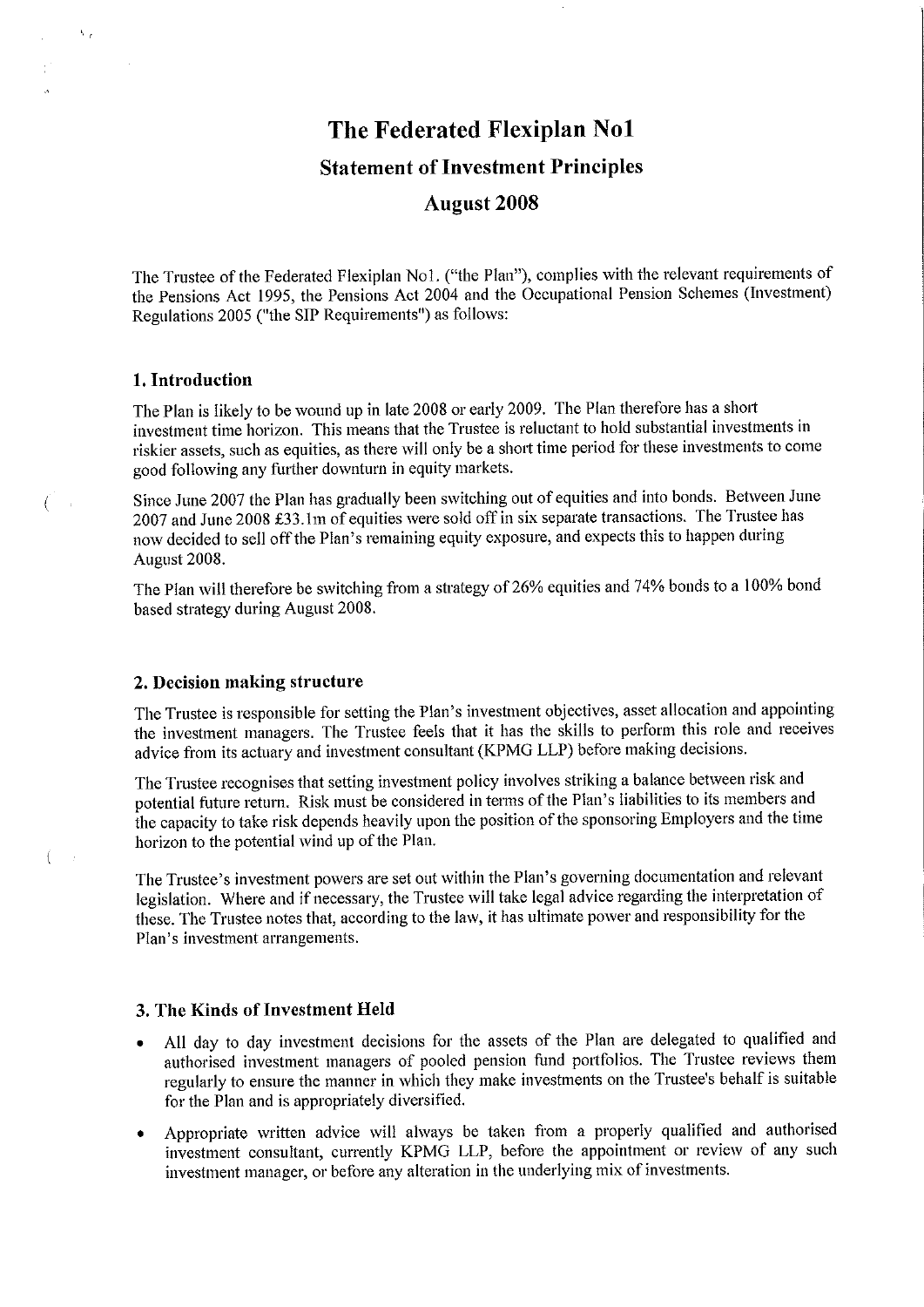The Trustee will select investment managers who will hold only the kind of investments which are deemed suitable for the Plan. The Trustee's investment consultant, KPMG LLP advises the Trustee on this as appropriate.

## 4. Investment objective

- The Trustee's immediate investment objective is to invest the assets of the Plan to reduce volatility of the Plan's assets relative to the price an insurance company would charge for taking on the Plan's liabilities.
- An investment strategy that satisfies this immediate objective is also likely to satisfy the ultimate  $\bullet$ objective of ensuring the Plan's assets are sufficient to meet the liabilities and payments as and when these are required.
- To satisfy this objective the Trustee will be switching from a 26% equity and 74% bonds strategy  $\bullet$ to a 100% bond based investment strategy during August 2008.

#### 5. Investment mandates

 $\overline{(}$  $\sim$ 

 $\left($ 

The Trustee has appointed the following managers who are regulated by the Financial Services Authority (the "FSA"):

- Barclays Global Investors Limited (BGI) as passive/index manager.
- Frank Russell Company Limited (Frank Russell) as the core active manager. All  $\mathbf{a}$ equity assets are expected to be moved away from Frank Russell during the restructuring exercise in August 2008, leaving only a small amount of bond assets with Frank Russell.
- Scottish Equitable as manager for part of the fixed interest investment.  $\overline{\phantom{a}}$
- RNPFN as annuity provider, for pension benefits at a time when the Plan purchased pensions. This purchased element is fixed until such a time as the Trustee considers it appropriate to purchase further annuities from a suitable provider, RNPFN annuities have been excluded from the strategic benchmark allocation.

The investment managers have full discretion to buy and sell investments on behalf of the Plan, subject to agreed constraints. The mandate includes performance objectives, risk parameters and timescales over which their performance will be measured. The Trustee has signed agreements with the investment managers.

The Plan's investment managers have appointed global custodians who provide full custodial services.

#### The Expected Return on Investments

The Plan's assets are expected to provide a return which broadly matches the return on the Plan's liabilities.

#### **Risk**

- There are various risks to which any pension scheme is exposed. The Trustee has considered the following risks:
	- The risk of deterioration in the Plan's ongoing funding level.
	- The risk of a shortfall of assets relative to the liabilities as determined when the Plan is wound up.
	- The risk that the day to day management of the assets will not achieve the rate of investment return expected by the Trustee.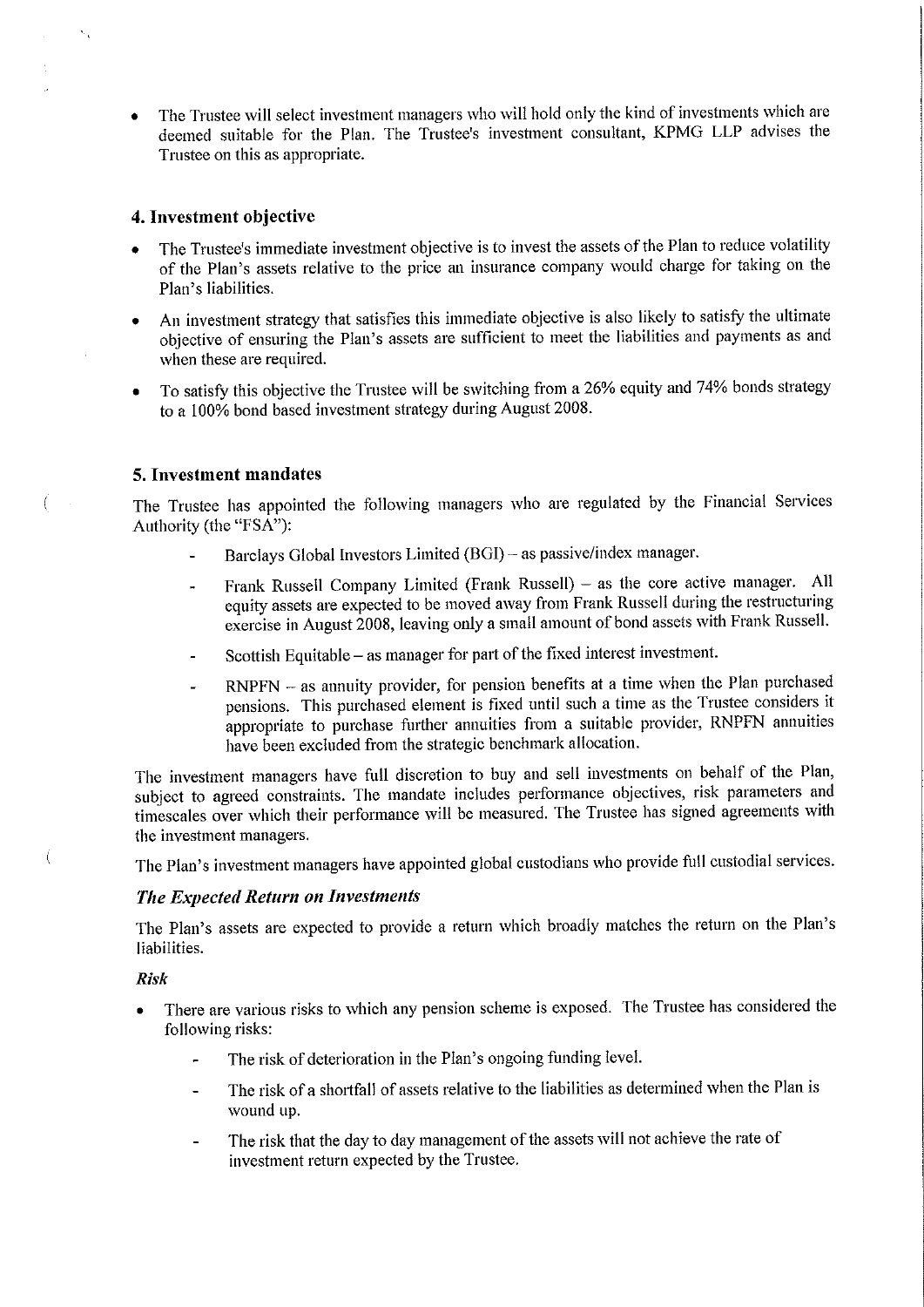- The Trustee considers the investment managers to be competent investment managers who can be  $\bullet$ expected to manage their funds in a prudent manner whilst aiming to achieve returns in line with their investment targets.
- The Trustee, in consultation with its advisers, considers the revised diversification of assets held  $\bullet$ by the investment managers to be suitable with regard to the liability profile of the Plan and that this diversification is achieved without undue concentration in a particular asset.
- The Trustee recognises that there are other risks that also affect the Plan's funding level in  $\bullet$ addition to investment returns.
- The Trustee considers that it would be prudent on its part to monitor the progress of the investment managers and therefore will review their status and appointment on a regular basis.

## The realisation of investments

€

 $\overline{(\ }$ 

The Trustee may realise investments from its portfolio in order to pay benefits and cover the costs of the Plan. The selection of individual investments to be realised is at the discretion of the Trustee's investment managers. They also have discretion to realise investments within the portfolio for the purpose of making new investments, subject to reporting to the Trustee.

# Social, environmental and ethical policies

The Trustee takes no account of social, environmental, or ethical considerations in the Trustee's selection, retention, or realisation of investments. The Trustee's investment managers have discretion to buy, hold, or sell investments purely on their financial merits as suitable investments for the Plan.

#### The exercise of shareholder rights

The Trustee's investment managers have discretion to exercise the Trustee's shareholder rights in the best financial interests of the portfolio.

#### **6. Asset Allocation Strategy**

The revised asset allocation has been set to provide a broad match for the Plan's liabilities.

| <b>Asset Class</b>                               | <b>Strategic Benchmark</b><br>Allocation (%) | <b>Benchmark</b>                                        |
|--------------------------------------------------|----------------------------------------------|---------------------------------------------------------|
| UK Corporate Bonds (BGI)                         | 44%                                          | iBoxx £ Non Gilt                                        |
| UK Long Dated Corporate<br>Bonds (BGI)           | 26%                                          | <i><b>iBoxx Over 15 Years £ Non-</b></i><br>Gilts Index |
| UK Corporate Bonds<br>(Scottish Equitable Aegon) | 8%                                           | Lipper Hindsight Sector<br>Average                      |
| UK Long Gilts (Scottish<br>Equitable Aegon)      | 8%                                           | Lipper Hindsight Sector<br>Average                      |
| UK Govt Index Linked<br>(Frank Russell)          | 4%                                           | FTSE A Index Linked Govt All<br>Stock                   |